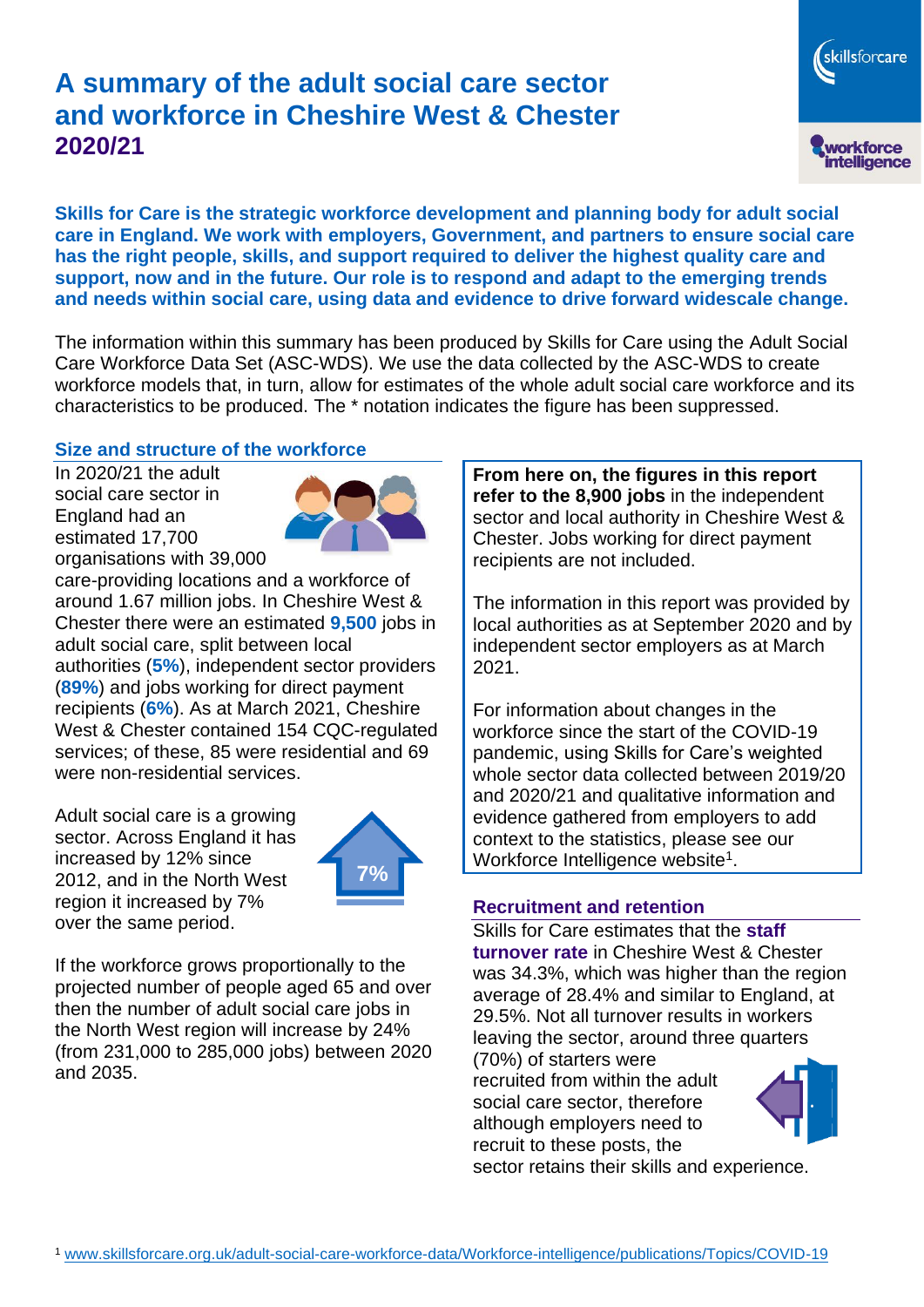Adult social care has an experienced 'core' of workers. Workers in Cheshire West & Chester had on average **8.7 years of experience in the sector** and 79% of the workforce had been working in the sector for at least three years.

Using both workforce intelligence evidence and our links with employers and stakeholders across England, we know that recruitment and retention is one of the largest issues faced by employers. We have many resources and tools available to help, for example the 'Values-based recruitment and retention toolkit'<sup>2</sup> and 'Seeing potential: widen your talent pool'. <sup>3</sup> For more information please visit: [www.skillsforcare.org.uk/recruitment-retention](http://www.skillsforcare.org.uk/recruitment-retention)

# **Employment information**

We estimate Cheshire West & Chester had **8,900**

adult social care jobs employed in the local authority and independent sectors. These included 700 managerial roles, 375 regulated professionals, 6,600 direct care (including 5,700 care workers), and 1,200 other-non-care proving roles.

The average number of **sickness days** taken in the last year in Cheshire West & Chester was 13.5, (10.9 in North West and 9.5 across England). With an estimated directly employed workforce of 8,300, this would mean employers in Cheshire West & Chester lost approximately **111,000 days to sickness in 2020/21**. In England levels of staff sickness have nearly doubled over the course of the pandemic between 2019/20 and 2020/21, in total around 6 million extra days were lost to sickness than in the year before.

Less than a quarter (16%) of the workforce in Cheshire West & Chester were on zero-hours contracts. Around a half (52%) of the workforce usually worked full-time hours and 48% were part-time.

### **Chart 1. Proportion of workers on zero hours contracts by area**



### **Workforce demographics**

The majority (84%) of the workforce in Cheshire West & Chester were female, and the average age was 43.2 years old.



Workers aged 24 and under made up 11% of the workforce and workers aged over 55 represented 27%. Given this age profile approximately 2,400 people will be reaching retirement age in the next 10 years.

Nationality varied by region, in England 83% of the workforce identified as British, while in the North West region this was 93%. An estimated 94% of the workforce in Cheshire West & Chester identified as British, 3% identified as of an EU nationality and 3% a non-EU nationality, therefore there was a similar reliance on EU and non-EU workers.

### **Pay**



Table 1 shows the full-time equivalent annual or hourly pay rate of selected job roles in Cheshire West & Chester (area), North West (region) and

England. All figures represent the independent sector as at March 2021, except social workers which represent the local authority sector as at September 2020. At the time of analysis, the National Living Wage was £8.72.

#### **Table 1. Average pay rate of selected job roles by area**

|                                 | England | Region  | Area    |
|---------------------------------|---------|---------|---------|
| Full-time equivalent annual pay |         |         |         |
| Social Worker <sup>t</sup>      | £37,100 | £35,300 | £34,100 |
| Registered nurse                | £33,600 | £32,500 | £33,600 |
| Hourly pay                      |         |         |         |
| <b>National Living</b><br>Wage  | £8.72   | £8.72   | £8.72   |
| Senior care worker              | £10.00  | £9.80   | £9.93   |
| Care worker                     | £9.29   | £9.08   | £9.23   |
| Support and<br>outreach         | £9.53   | £9.20   | £9.15   |

†Local authority social workers only.

Please note that pay varies by sector, with local authority pay generally being higher than independent sector pay.

[www.skillsforcare.org.uk/vba](http://www.skillsforcare.org.uk/vba)